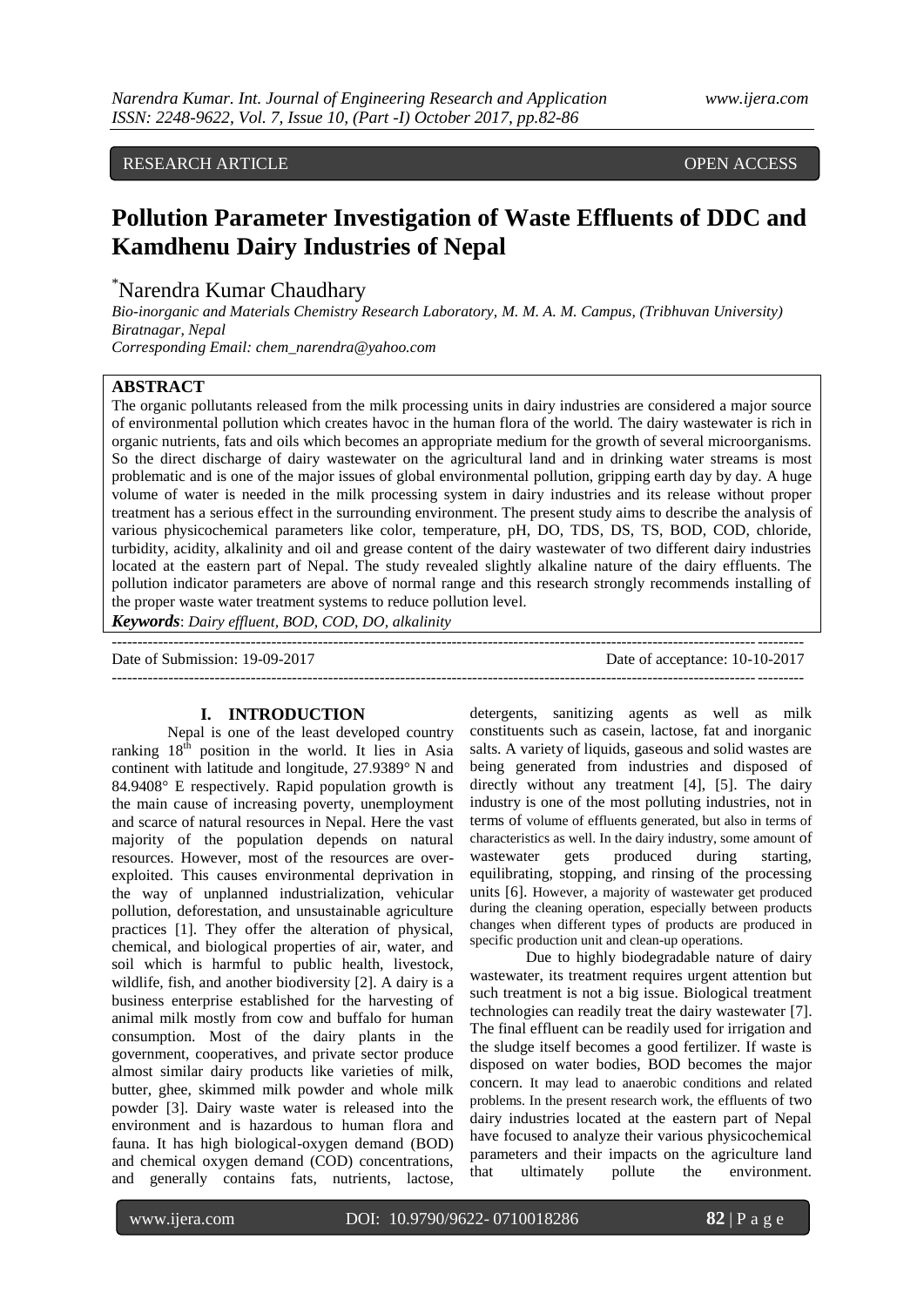## **II. EXPERIMENTAL SECTION**

Materials and Methods

#### **Study Area**

The study was conducted by sampling of the<br>from two dairy industries (Dairy effluents from two dairy Development Corporation (DDC), Biratnagar and Kamadhenu, Tarahara) outlet. Two samples from DDC and one sample from Kamadhenu dairy were taken for the study.

# **III. SAMPLE COLLECTION**

The wastewater samples were collected from the outlets of dairy industries for physicochemical parameters test. The sample was collected in 1000 ml plastic bottles. Two samples were collected from two different sites of DDC, Biratnagar and one sample was collected from Kamdhenu dairy, Tarahara. Each bottle was rinsed three times with the appropriate amount of sample before final sample collection.

**Table 1:** Sampling sites with sample code in detail.

| Sample ID | <b>Sample Code</b> | <b>Sampling point details</b>     |
|-----------|--------------------|-----------------------------------|
|           |                    | Outlet of DDC, Biratnagar         |
|           | Dв                 | Drain of DDC, Biratnagar          |
|           |                    | Outlet of Kamdhenu Dairy, Tarhara |

To provide necessary information about each sample, date of collection, location etc. were recorded in the note book and each sample collected in a plastic bottle was labeled separately with a unique identification number. Collected dairy effluents were analyzed for physicochemical characteristics. Effluent samples were then filtered through filter paper to remove undesirable solid and suspended materials. In the laboratory, the bottles were stored in a clean, cool, dark and dry place. The sampling point details are summarized in the Table 1.

# **Physico-chemical Measurements**

All the chemicals used for the preparation of reagents and solvents were of the highest purity analytical reagent grade available. Triple distilled water was used throughout the analysis work. NPK analysis and soil texture were performed in the Regional Soil Test Laboratory, Sunsari, Nepal and remaining other parameters were analyzed in the Bioinorganic and Materials Chemistry Research Laboratory of Mahendra Morang Adarsha Multiple Campus Biratnagar, Nepal. The investigated physico-chemical parameters of all the samples are reported in the Table 2.

## **IV. RESULTS AND DISCUSSION 4.1 Temperature**

Surface water temperature has great influence on the aquatic environment. Temperature affects physical, chemical and biological processes in the water system. Temperature is known to influence the pH and alkalinity as well. The temperature has been found varying from 28°C to 32°C during sampling.

#### **4.2 Color and Odor**

At first, the color and odor of dairy effluents were observed visually. The observed color was champagne. Therefore, the waste water is totally unsuitable not only for aquaculture but also for agricultural purposes. The odor is an important physical parameter for determining the quality of effluent water. The investigation was found bad organic odor. The water at the dumping site emits noxious smell which ensures the significant pollution in water and dangerous for the survival of aquatic ecosystem and human health.

|  |  |  | <b>Table 2:</b> physicochemical parameter of different dairy industry effluents |  |
|--|--|--|---------------------------------------------------------------------------------|--|
|--|--|--|---------------------------------------------------------------------------------|--|

| No.<br>Study   |                 | Dairy Development Corporation |                | Kamdhenu Dairy, |
|----------------|-----------------|-------------------------------|----------------|-----------------|
|                | Parameters      | (DDC) Biratnagar              |                |                 |
|                |                 | $S_A$                         | $S_B$          | $S_{C}$         |
| 1              | pH              | 7.59                          | 7.78           | 7.55            |
| 2              | Conductivity    | $0.929$ mS/cm                 | $0.668$ mS/cm  | $0.370$ mS/cm   |
| 3              | Temperature     | 28 °C                         | $31^{\circ}$ C | $32^{\circ}C$   |
| $\overline{4}$ | Color           | Champagne                     | Champagne      | Champagne       |
| 5              | Acidity         | 30 ppm                        | 40 ppm         | 40 ppm          |
| 6              | Alkalinity      | 50 ppm                        | 48 ppm         | 45 ppm          |
| 7              | Total solid     | $480$ ppm                     | 760 ppm        | $618$ ppm       |
| 8              | Dissolved solid | 80 ppm                        | $280$ ppm      | 280 ppm         |
| 9              | <b>COD</b>      | 91.2 ppm                      | 84.8 ppm       | 46.4 ppm        |
| 10             | DO              | $6.4$ ppm                     | 6.2 ppm        | 5 ppm           |
| 11             | <b>BOD</b>      | 5.8 ppm                       | $5.4$ ppm      | 4.4 ppm         |
| 12             | Chlorine        | 0                             | 0              | 0               |
| 13             | Oil and grease  | 81 ppm                        | 38 ppm         | 19 ppm          |
| 14             | Turbidity       | 414 NTU                       | <b>89 NTU</b>  | <b>165 NTU</b>  |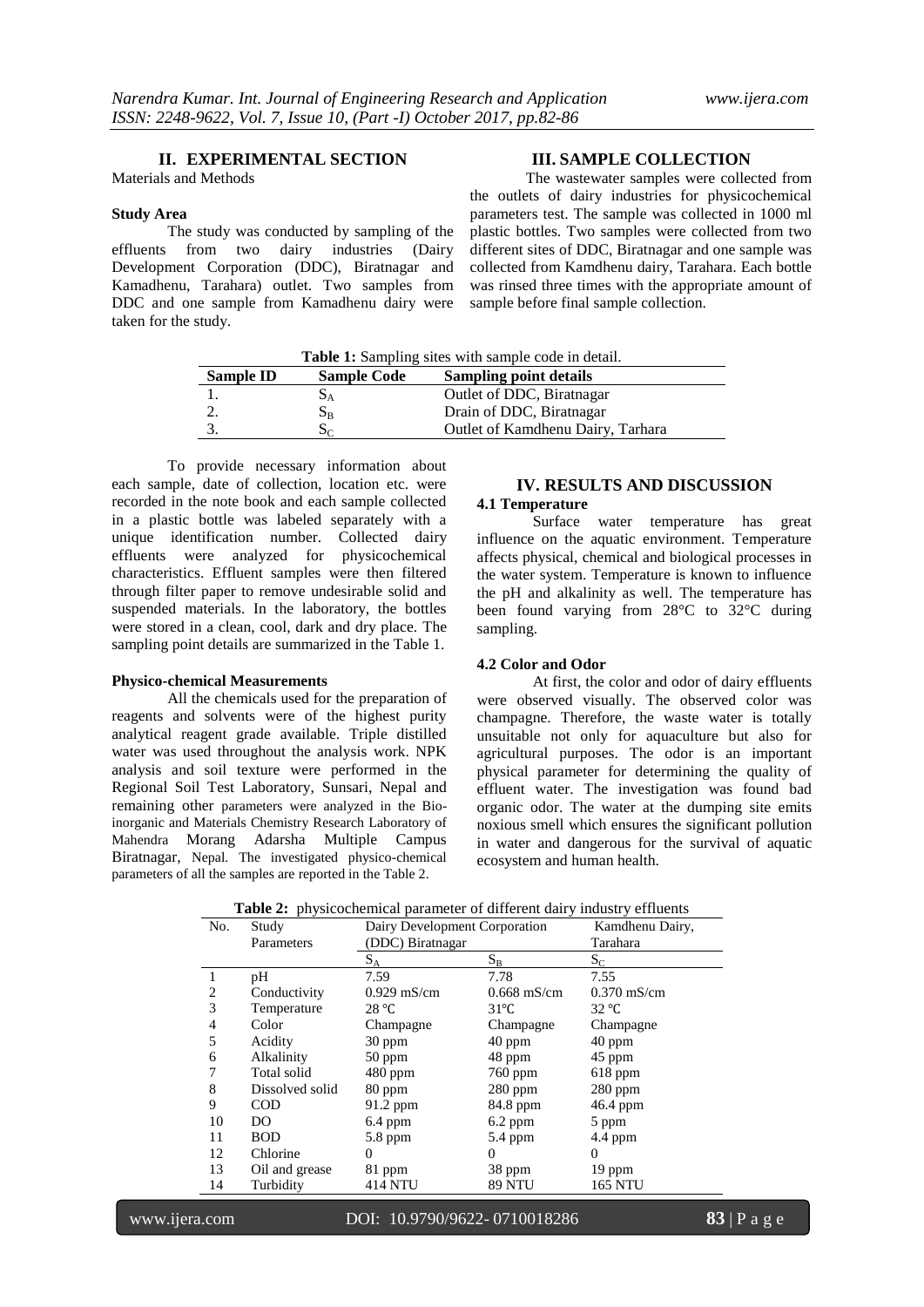#### **4.3 Electrical conductivity (EC)**

Electrical Conductivity is a measure of how much total salt is present in the water. More the ions present, higher will be the conductivity. Conductivity is linked directly to the total dissolved solids (T.D.S.) [8], [9].The electrical conductivity of dairy effluent was observed in the range of (0.370-0.929) mS/cm. The electrical conductivity of effluents of the samples  $S_A$  and  $S_B$  was 0.929 mS/cm and 0.688 mS/cm respectively. The electrical conductivity of the sample  $S_c$  was found 0.370 mS/cm. These data suggest that the Effluent of DDC Biratnagar contained more dissolved solid than that of Kamdhenu dairy, Tarahara (Figure 1a).

#### **4.4 pH**

pH is a measure of the acid balance of a solution. The pH of water affects the solubility of many toxic and nutritive chemicals. The pH of natural water bodies varies around 7, generally more than 7 (alkaline) due to the presence of carbonate. It increases during day time due to photosynthesis whereas decreases at night time due to respiration activity but it also depends upon many factors like air, temperature, disposal of waste. In this study, pH has been found varying from 7.55 to 7.78 (Table 1). It also has a key role in determining the speciation of metals in the system. Higher pH tends to precipitate the ionic species of heavy metals to the sediment [10], [11].

#### **4.5 Turbidity**

Turbidity affects aquatic life by interfering sunlight penetration. Water plants need light for photosynthesis. If suspended particles block out light, photosynthesis and the production of oxygen for fish and aquatic life will be reduced. If light levels get too low, photosynthesis may stop altogether and algae will die [12]. Turbidity in water is caused by the presence of suspended matter such as clay, silt, finely divided organic and inorganic matters, plankton, and other microscopic organisms. In the present study, the turbidity values were measured 414 and 89 NTU for the samples  $S_A$  and  $S_B$  respectively and 165 NTU for the sample  $S_C$ . The high value of turbidity is probably due to the presence organic particulate matter in the effluents from this industry [13].

#### **4.6 Acidity**

Acidity in wastewater indicates its corrosive properties and can take a leading role in regulating biological processes as well as in chemical reactions. The acidity of dairy effluent is due to the  $CO<sub>2</sub>$ content. The mineral acidity of waste water of our study was observed as nil. In the present study, the acidity values were measured 30 and 40 ppm for the sample of  $S_A$  and  $S_B$  respectively and 40 ppm for the sample  $S_C$ .

#### **4.7 Alkalinity**

Phenolphthalein alkalinity was estimated nil and hence the value of total alkalinity was similar to the methyl orange alkalinity determined. Total alkalinity values have found varying in mg  $CaCO<sub>3</sub>/L$ in wastewater. The carbonate and hydroxide alkalinity was calculated zero and the value of Bicarbonate alkalinity was similar to the total alkalinity value. The alkalinity values were measured 50 and 48 ppm for the samples  $S_A$  and  $S_B$ respectively and 45 ppm for the sample  $S_C$  (Figure 1b).

#### **4.8 Total Solid**

Total solid is the suspended solid materials, including organic and inorganic in the water sample. Total suspended solids play a major role in water and waste water treatment. High concentrations of suspended solids can lower water quality by absorbing light, hence causes depletion of oxygen level in the water sample. In the present study, the total solid values were measured 480 and 760 ppm for the samples  $S_A$  and  $S_B$  respectively and 618 ppm for the sample  $S_C$ .

#### **4.9 Dissolved solid**

The total solid concentration in the waste effluent represents the colloidal form and dissolved species. The probable reasons for the fluctuation of the value of total solid and subsequently, the value of dissolved solids are due to the collision of these colloidal particles. The rate of collision of aggregated process is also influenced by pH of these effluents. In the present study, the dissolved solid values were measured 30 and 40 ppm for the samples  $S_A$  and  $S_B$ respectively and 40 ppm for the sample  $S_C$ .

#### **4.10 Oil and Grease**

The effluent has the oil and grease present in the form of micro droplets or tiny suspended particles. In the present investigation, the oil and grease contents of the samples were found in the range of 19 ppm to 81 ppm. The dairy effluent of  $S_A$ contained 81 ppm,  $S_B$  contained 38 ppm and effluent of  $S_c$  contained 19 ppm of oil and grease.

## **4.11 Chlorine**

Chlorides are generally present in natural water. The presence of chloride in the natural water can be attributed to dissolution of salts deposits, discharged from the chemical industries. In the present study, the value of chlorine content in all the dairy effluent samples was measured nil.

#### **4.12 Chemical Oxygen Demand**

The COD is widely used as a measure of the susceptibility of oxidation of organic and inorganic matter present in water bodies. The concentrations of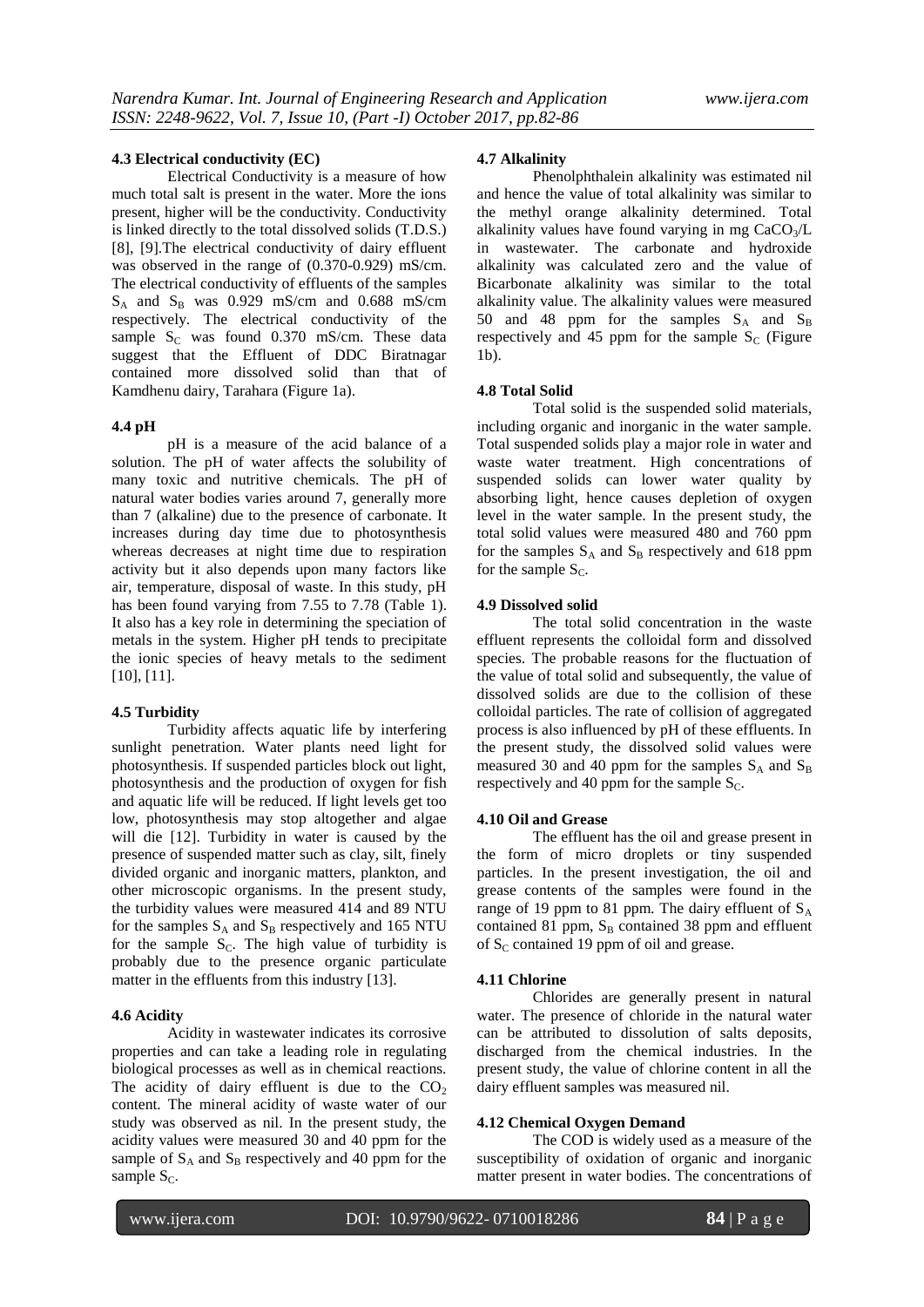COD observed in surface waters is about 20 mg/L or less in unpolluted waters. In the present study, the chemical oxygen demand values were measured 91.2 and 84.8 ppm for the sample  $S_A$  and  $S_B$  respectively and 46.4 ppm for the sample  $S_C$  (Figure 1c).

## **4.13 Dissolved Oxygen**

The amount of dissolved oxygen (DO) concentration of water points the degree of organic pollution. Oxygen content is essential to all forms of aquatic life. The higher water temperature lowers the solubility of oxygen in water [14]. In the present study, the dissolved oxygen values were measured 6.4 and 6.2 ppm for the samples  $S_A$  and  $S_B$ respectively and 5 ppm for the sample  $S_C$ .

# **4.14 Biological Oxygen Demand**

BOD is defined as the amount of oxygen required by microorganism while stabilizing biological decomposable organic matter in waste aerobic conditions. The biological oxidation is a very slow process that occurs during the microbial oxidation of organic pollutants, using dissolved oxygen [15]. Hence lowering in dissolved oxygen value is the measure of BOD**.** In the present study, the BOD values were measured 5.8 and 5.4 ppm for the samples  $S_A$  and  $S_B$  respectively and 4.4 ppm for the sample  $S_C$  (Figure 1d).



**Figure 1:** Bar graph illustrating (a) conductivity (b) alkalinity (c) COD & (d) BOD

#### **V. CONCLUSION**

The objective of this study was to investigate the main pollution parameters of dairy effluents. The waste water samples were tested for BOD, COD, DO, chloride, oil and grease, TS (Total solid), dissolved solid, turbidity, acidity, alkalinity, conductivity, and pH values. The results have shown the high pollution parameter levels of wastewater samples of dairy industry. Although the

values in some cases were lower than the maximum allowable limits, the effluent discharge by DDC contained more oil and grease, turbidity, conductivity and COD than the effluent of Kamdhenu dairy. Thus, the comparative concentration of physicochemical parameter of effluents of DDC was found higher than effluents of Kamdhenu dairy. Overall, the study has shown that the effluents from dairy industries have a big impact on the water quality of the receiving